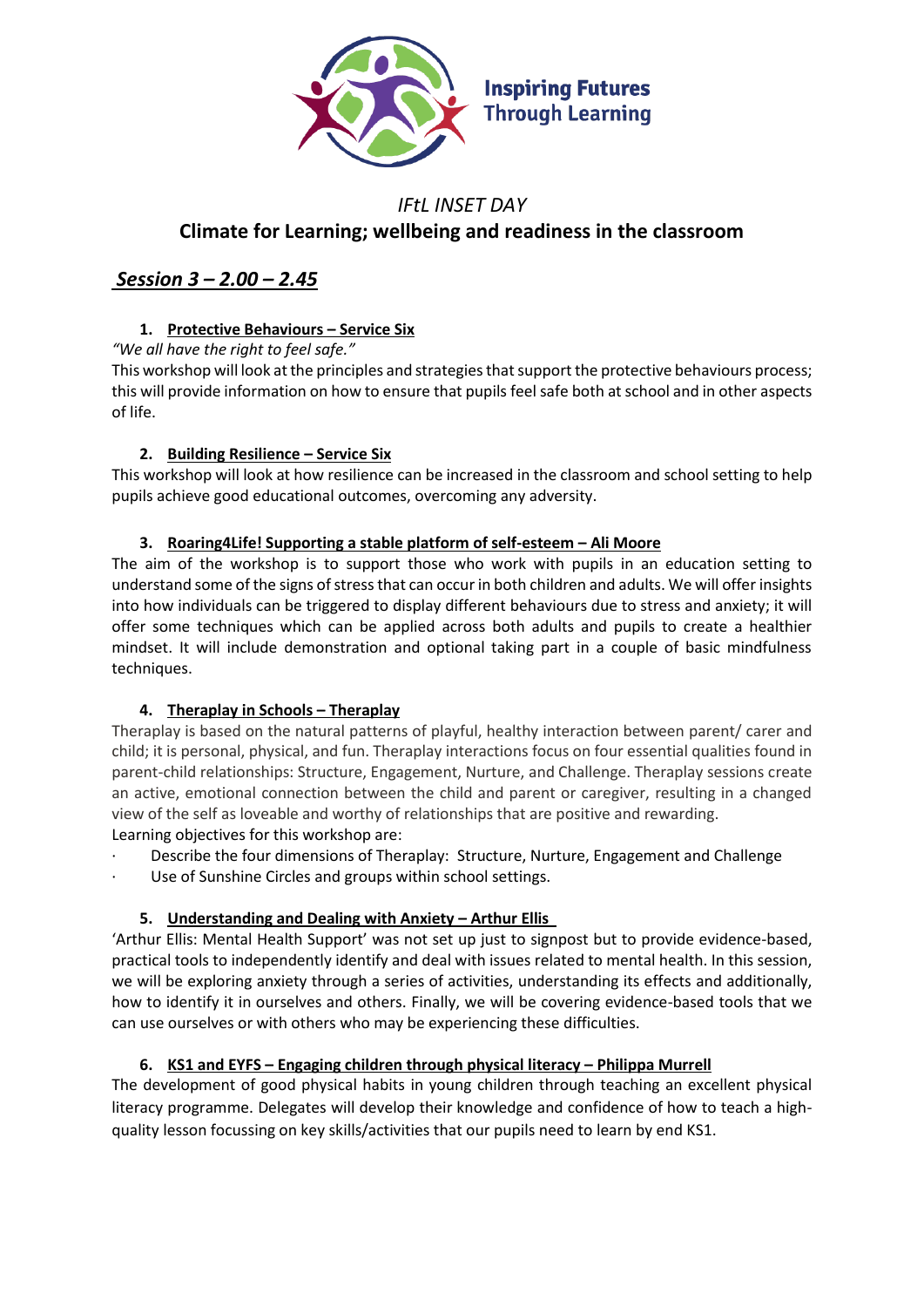#### 7. **'Restorative approach to managing wellbeing, behaviour and arguments – Jamie Ainscow**

In this hands-on session, we will explore what is meant by restorative practice and how it develops long-term resilience in children and a deeper understanding of relationships. There will be opportunities to explore and share scenarios from different age groups and reflect on how issues are effectively dealt with 'in the moment' and afterwards. Participants will leave with ideas and methods for supporting children in their settings.

#### 8. **Group interventions for children's wellbeing – Maddie Boothroyd and Marnie Bruce**

This workshop will explore how group interventions can be used to improve children's wellbeing and improve their readiness to learn. We will think about how children are selected for groups, the timings of these groups and different interventions that can be used. We will discuss the impact that groups can have on children's self-esteem and wellbeing.

#### **9. Enhancing quality of learning through the use of check-ins and wellbeing scales – Shunad Orr and Hayley Waters**

Come and find out how putting children's wellbeing at the centre of everything we do, took us on a journey from 'Requires Improvement' to 'Good', with Outstanding for PDBW. (Ofsted 2018)

#### **10. Ready to learn in Early Years and beyond! – Sarah Armitage**

This workshop aims to provide participants with an understanding of how children learn and what makes an effective learner. Come and explore lifelong learning characteristics in this practical workshop session. Particularly useful for EYFS and KS1 teachers.

#### **11. Looking after the wellbeing of adults – Michelle Gardner and Rachel Coulson**

We will be looking at how to ensure wellbeing is kept high amongst our staff particularly the newer members to the profession. We will be working on frame of references, support networks and the five ways to keep wellbeing high.

#### **12. Lifelong Sport for Wellbeing – Practically Creating good habits as children – Jamie O'Grady and Tom Williams**

The session will include a mix of thought-provoking discussion alongside practical activities. It will aim to support colleagues in successfully incorporating sport across the curriculum. Breaking down barriers to ensure successful engagement in sport will be explored and tools will be shared to support achieving this. It will also focus on the importance of involving the whole family in the commitment to sport and how schools can promote this.

#### 13. **Thriving not just surviving** (**for school staff**) **– Sue Martin**

Ofsted, observations, curriculum, planning, meetings to name just a few of the things we do…………oh and children at the heart of our work! How do we manage it all? The emotional requirements of being in the classroom have been long recognised. This workshop focuses on **thriving not just surviving**; a productive way of dealing with the daily challenges of working with children in a school environment. Aimed at Teachers, Teaching Assistants and those who work directly with children; the intention is to reframe some of our thinking and experiences in the classroom to support a less stressful, healthier and more positive approach.

#### **14. Permission to laugh out loud – Theresa Batey**

There'll be lots of fun and laughter in this workshop based around creating happy staff and children. Have a go at Dough Disco, a spot of Magic Wand therapy and find out how to spread the happiness.